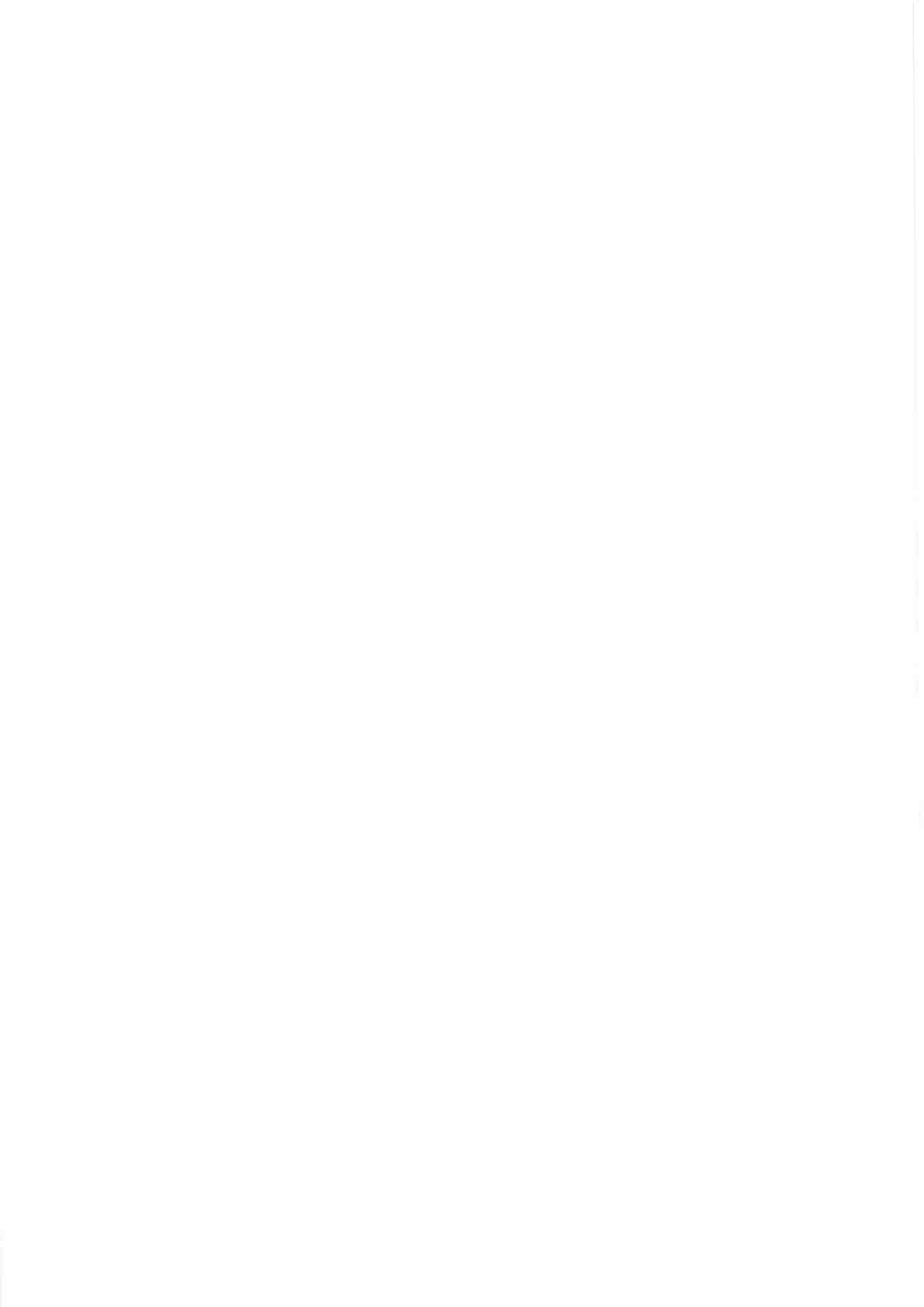

HAUT-COMMISSARIAT AUX DROITS DE L'HOMME · OFFICE OF THE HIGH COMMISSIONER FOR HUMAN RIGHTS PALAIS DES NATIONS · 1211 GENEVA 10, SWITZERLAND www.ohchr.org • TEL: +41 22 917 9000 • FAX: +41 22 917 9008 • E-MAIL: registry@ohchr.org

13 April 2018

Excellency,

I have been following the third cycle of the Universal Periodic Review (UPR) of Sri Lanka and welcome your Government's constructive engagement during the 28<sup>th</sup> session of the UPR Working Group in November 2017.

As the final outcome report on the review of Sri Lanka was recently adopted by the Human Rights Council at its 37<sup>th</sup> session, I am writing to follow upon a number of areas raised in two reports that my Office prepared for the review of Sri Lanka - the compilation of UN information and the summary of stakeholders' submissions - which I consider in need of particular attention over the next four and a half years until the next cycle of the UPR. In identifying these areas, I have also considered the recommendations and/or statements made by 88 countries, Sri Lanka's presentation and responses, and the action taken by Sri Lanka to implement the 113 recommendations it accepted during the second cycle of the UPR. The areas cover a range of issues and are set out in the annex to this letter.

While I welcome Sri Lanka's efforts to undertake a constitutional reform process, I strongly encourage Sri Lanka to ensure that such an ongoing reform process is inclusive and takes into account fundamental principles of equality and non-discrimination, separation of powers, checks and balances and the independence of the judiciary. I also welcome Sri Lanka's accession to the OP-CAT, under which the National Human Rights Commission of Sri Lanka was designated as National Preventive Mechanism (NPM). I note with great interest that on 7 March 2018, the Sri Lanka Parliament passed the International Convention for the Protection of All Persons from Enforced Disappearance Bill thus criminalizing enforced disappearance.

Furthermore, I welcome Sri Lanka's adoption of the National Human Rights Action Plan for 2017-2021 and encourage Sri Lanka to strengthen the plan by integrating the areas contained in the annex in order to achieve concrete results and to facilitate Sri Lanka's preparations for the fourth cycle of the UPR. Such efforts should involve consultations with all stakeholders, in particular the National Human Rights Commission of Sri Lanka and civil society organisations, including victims' organisations, and, where necessary, the support of international organisations, including the Office of the United Nations High Commissioner for Human Rights (OHCHR) and other United Nations entities under the leadership of the UN Resident Coordinator.

H.E. Mr. Tilak Marapana Minister of Foreign Affairs & Minister of Development Assignments Colombo Sri Lanka

 $\Lambda$ .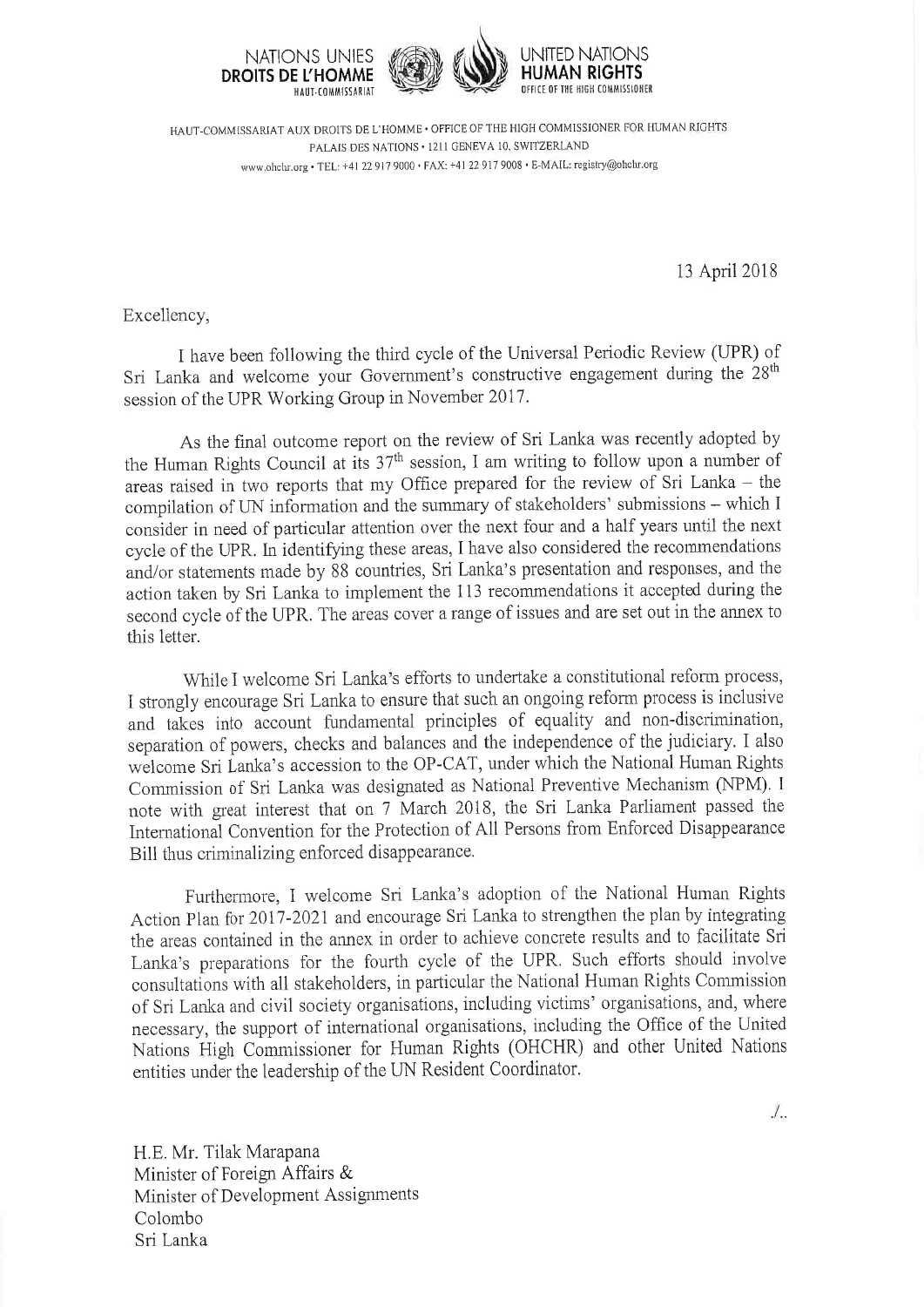

I also encourage Sri Lanka to strengthen its national mechanism for comprehensive follow up and reporting in relation to international and regional human rights mechanisms and treaty obligations. I am pleased that you have approached OHCHR for facilitation of tecbnical discussions on this topic and that you are studying the practical guide that my Office released in 2016 on this topic and which is available at: http://www.ohchr.org/Documents/Publications/HR PUB 16 1 NMRF PracticalGuide.p df.

Please be advised that <sup>I</sup> will be sharing my advice with all Member States as they go through the third cycle with a view to assisting them to begin implementing the UPR recommendations early on, following the review. An important measure that can contribute positively to follow up action is voluntary mid-term reporting. I strongly encourage all Member States to submit a voluntary mid-term report two years after the adoption of the outcome report. In this regard, I encourage Sri Lanka to submit such a report for the third cycle, by March 2020.

As the Secretary-General states in his <sup>2017</sup> report on the work of the Organization (A/72/1, paragraph 98): "The Human Rights Council's universal periodic review process is now entering a new cycle, with every Member State scheduled for a third round of scrutiny. We will work to strengthen the relevance, precision and impact of the Council's recommendations, including by providing better support to Member States in implementation, stronger collaboration with United Nations country teams and the establishment of national mechanisms for human rights reporting and follow-up to link the universal periodic review to the implementation of the Sustainable Development Goals".

I look forward to discussing with you ways in which my Office may assist Sri Lanka to take action in the areas I have identified.

Please accept, Excellency, the assurances of my highest consideration.

Bookback .

Zeid Ra'ad Al Hussein High Commissioner for Human Rights

cc.: Mr. Harsha de Silva, MP Deputy Minister of National Policies and Economic Affairs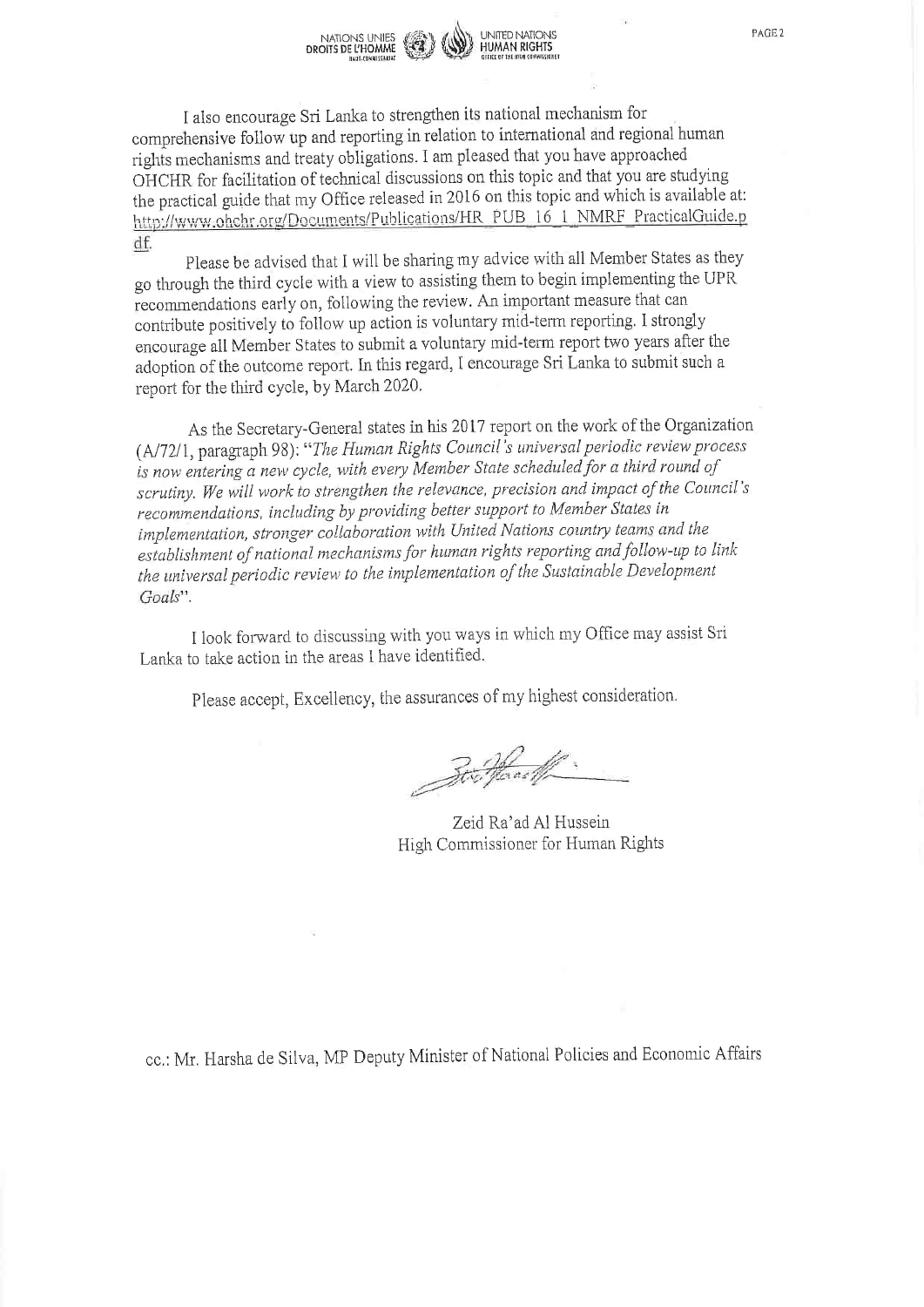

## Annex

## Scope of international obligations and cooperation with international human rights mechanisms and bodies

- Ratify the international human rights treaties, to which Sri Lanka is yet to become a party, including the 2nd Optional Protocol to the International Covenant on Civil and Political Rights, the Optional Protocol to the International Covenant on Economic, Social and Cultural Rights, the Optional Protocol to the Convention on the Rights of Persons with Disabilities, the Optional Protocol to the Convention on the Rights of the Child on a communications procedure, the Rome Statute of the International Criminal Court and the International Labour Organization Conventions 169 and 189;
- Fully implement and incorporate the ratified treaties into domestic laws;
- Continue its cooperation with international human rights mechanisms;

#### National Human Rights Framework

• Ensure the independence of the National Human Rights Commission and continue strengthening it, including by providing it with sufficient human, technical and financial resources and ensuring its full alignment with the Paris Principles;

### Implementation of international human rights obligations, taking into account applicable international humanitarian law

#### A. Cross-cutting issues

#### Equality and non-discrimination

- Take comprehensive measures to eliminate all forms of discrimination against any person based on ethnicity, gender, religion, HIV/AIDS status and sexual orientation and gender identity as well as take effective measures to prevent and address hate speech;
- Repeal sections 365 and 365A of the Penal Code, which criminalize consensual same-sex conduct and amend article 12 of its Constitution to explicitly prohibit discrimination on the basis of sexual orientation and gender identity;

#### Development, the environment, and business and human rights

• Take measures to address the high use of agro-chemicals and enforce the ban on glyphosate in all sectors as well as ensure regular inspections to prevent the use of agro-chemicals with adverse effect on the health of the population;

#### Human Rights and counter-terrorism

• Repeal the Prevention of Terrorism Act and replace it with a legislation in conformity with international standards, as well as release those currently detained under the Act;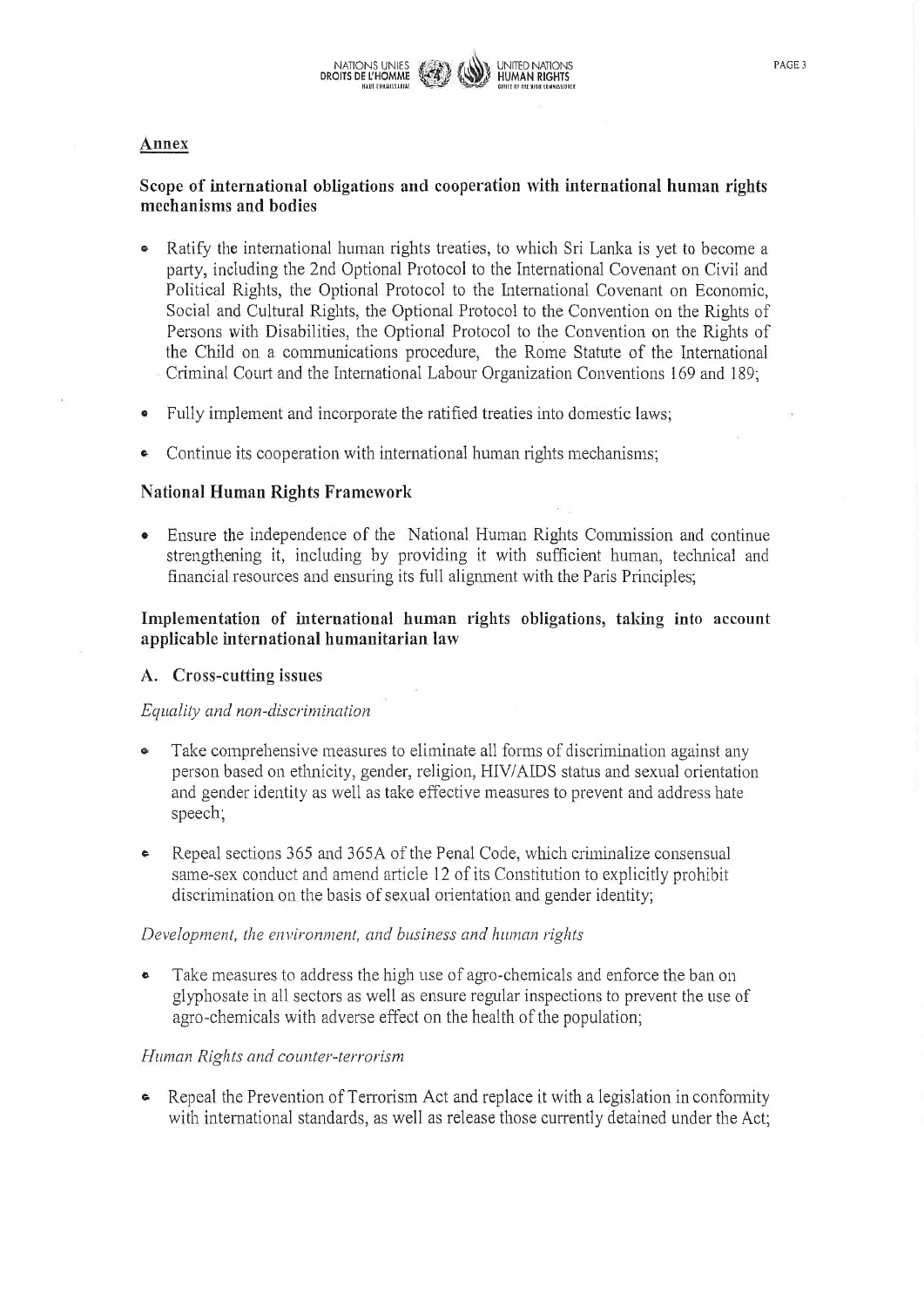

## **B.** Civil and political rights

#### Right to life, liberty and security of person

- Abolish capital punishment in its laws and commute all death sentences into prison sentences:
- Eliminate torture and ill-treatment of persons by the law-enforcement officials for the purpose of extracting confessions and take prompt measures to investigate, prosecute and punish perpetrators and provide effective remedies to the victims of such crimes;
- Put an end to unlawful detention, torture and sexual violence by security and military forces:
- Take measures to address poor conditions of detention including overcrowding, insufficient ventilation, excessive heat and humidity, and the denial of adequate access to health care, education, vocational training and recreational activities;

# Administration of justice, including impunity and the rule of law

- Implement its commitments under the HRC resolution 30/1 aimed at securing the rights to truth, justice, reparation, memory and non-repetition, including to the families of the disappeared and fight impunity in relation to cases of enforced disappearances;
- Take measures to provide persons in vulnerable situations, including children, people living in remote areas and victims of sexual violence with effective access to justice,
- Ensure that all detainees are provided with legal safeguards from the outset of the deprivation of their liberty;

# Fundamental freedoms and the right to participate in public and political life

- Decriminalize defamation and review the laws and regulations that restrict the right to freedom of expression;
- Take measures to put an end to harassment and arbitrary detention of journalists, including Tamil journalists, and human rights defenders and inform of the outcomes of investigations into past violations;
- Ensure and protect the right to freedom of religion of all religious groups, by providing safety of places of worship and fighting hate speech against religious minorities;

#### Prohibition of all forms of slavery

Take measures to prevent, suppress and punish trafficking in persons, and provide prompt and thorough investigations to all allegations of trafficking in persons, prosecute and punish those responsible as well as provide protection, assistance and compensation to victims;

## C. Economic, social and cultural rights

Right to work and to just and favourable conditions of work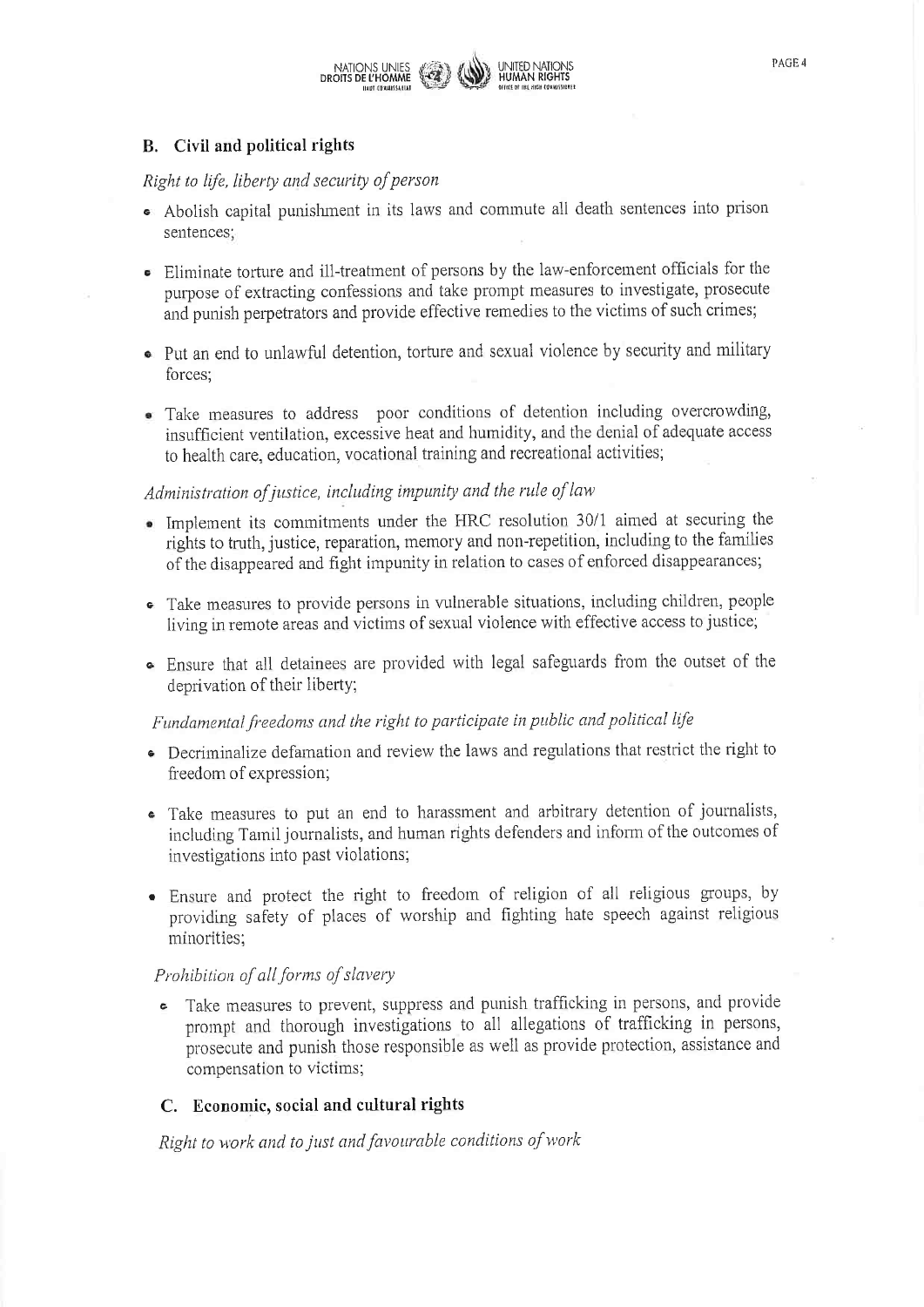

• Take measures to address the situation of informal workers, by regularizing informal economy and creating income generating opportunities, in particular for women in rural areas and women heads of households;

## Right to adequate standard of living

- Strengthen its efforts to combat extreme poverty and alleviate poverty through health, education and housing programmes;
- Provide legal protection from forced evictions and provide compensation and redress to those forcibly relocated as well as restitution of lands confiscated by the military forces:
- Urgently address the malnutrition, especially among children, pregnant and lactating women and ensure nutritional security of its population;

## Right to health

- Increase the budget allocations to public health care services and ensure that good quality health services are available and accessible to its population throughout the country:
- Ensure that sexual and reproductive health information and services, including contraception and family planning services, are available and youth friendly in all parts of the country;

## Right to education

• Ensure that education is available to all children, including children belonging to religious minority groups and children of asylum seekers, and take measures to improve the quality of education and academic freedom in higher educational establishments;

## D. Rights of specific persons or groups

## Women

- Put an end to gender-based violence and sexual violence against women, including through criminalization of marital rape, ensuring that perpetrators are prosecuted and punished as well as providing effective protection and redress to victims of such violence;
- Review the Muslim Marriage and Divorce Act of 1951 containing discriminatory provisions against women, including early marriages, unfair divorce practices, polygamy, marital rape and others;
- Take measures to fight stereotypes against women and patriarchal attitudes and ensure equality between men and women in all areas of life;